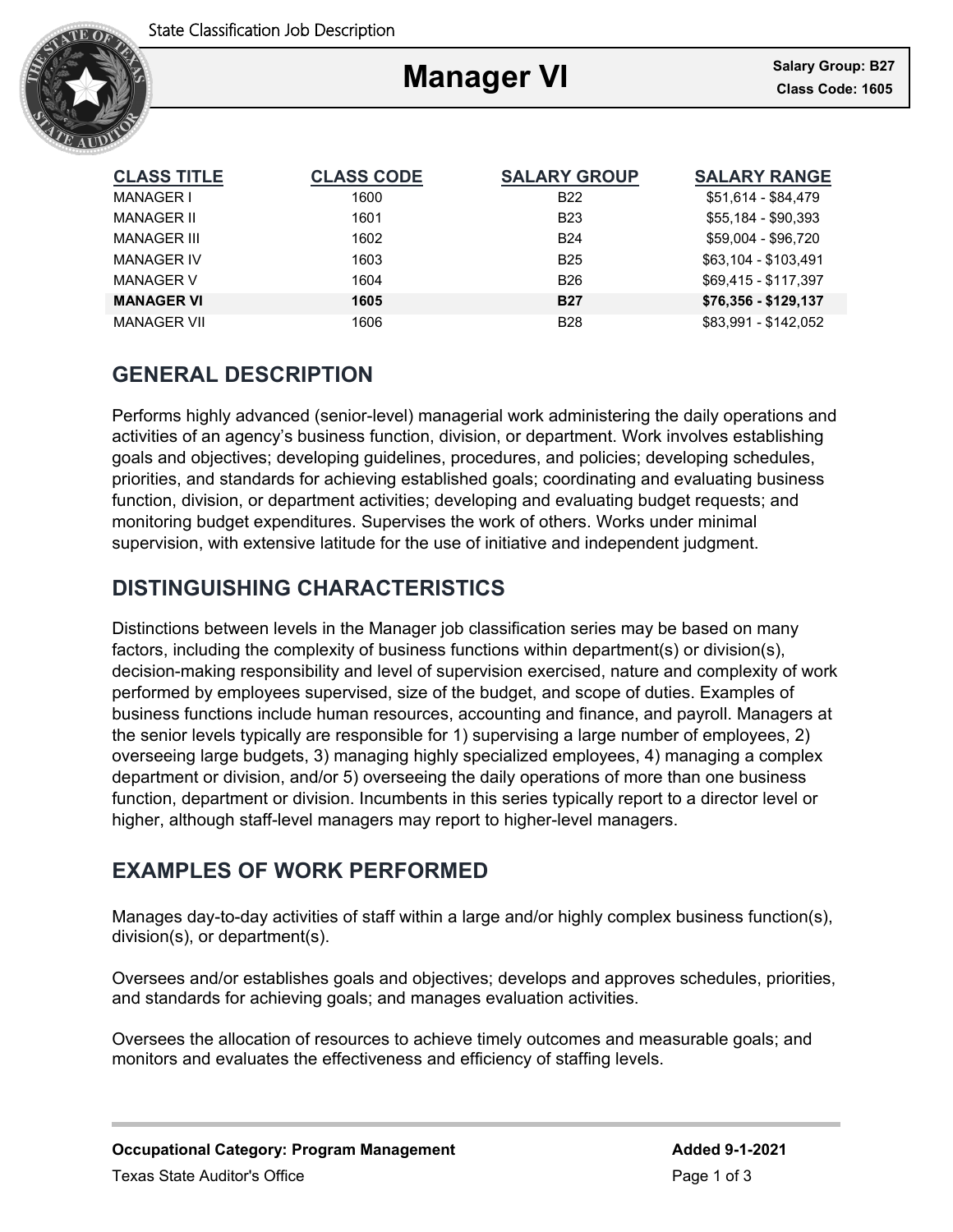Oversees the development and implementation of techniques for evaluating business function(s), division(s), or department(s) activities.

Oversees the identification of areas that need change and the recommendation of initiatives to improve operations, and oversees implementation of changes.

Oversees and approves budget expenditures and implements budgetary adjustments.

Oversees special investigations, research studies, special projects, internal audits, and the implementation of special initiatives.

Oversees the monitoring and analyses of relevant state and federal legislation, and oversees the implementation of changes resulting from new legislation.

Prepares management and productivity reports; and reviews and approves documents and reports developed by employees to ensure professional quality and appearance, appropriate content, consistency, and responsiveness.

Establishes goals and objectives; develops and approves schedules, priorities, and standards for achieving goals; and manages evaluation activities.

Monitors compliance with policies and procedures; and provides input or approves new policies and procedures.

May serve as backup to a Director(s).

Supervises the work of others.

Performs related work as assigned.

### **GENERAL QUALIFICATION GUIDELINES**

### **EXPERIENCE AND EDUCATION**

Experience in the management of a business function, division, or department relevant to the assignment. Graduation from an accredited four-year college or university with major course work in a field relevant to the assignment is generally preferred. Experience and education may be substituted for one another.

#### **KNOWLEDGE, SKILLS, AND ABILITIES**

Knowledge of local, state, and federal laws and regulations relevant to a business function, division, or department; and the principles and practices of public administration and management.

Skill in using logic and reasoning to identify the strengths and weaknesses of alternative solutions, conclusions, or approaches to problems; and the use of a computer and applicable software.